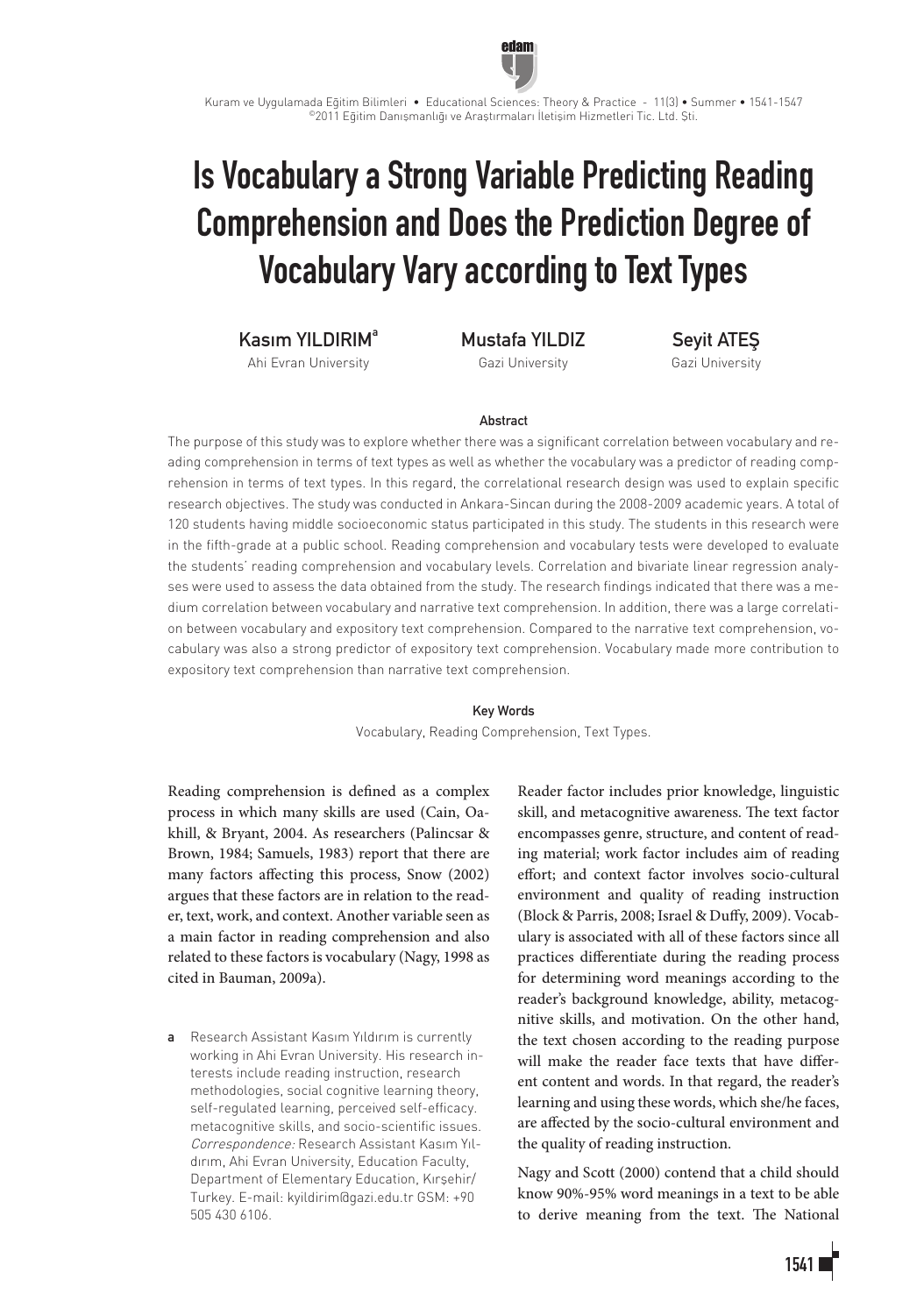Reading Panel [NRP] (2000) reported that comprehension process cannot be defined regardless of vocabulary development and instruction in detail. In addition, even though Stahl and Nagy (2006) argued that the correlation between comprehension and vocabulary ranges from .85 to .95, other researchers argued that vocabulary is the strongest variable associated with comprehension, so scholars (Baumann, 2009b; Rosenshine, 1980) require focusing on vocabulary.

As it was argued, there is a strong correlation between reading comprehension and vocabulary. Baumann (2009a) stated that all research about reading comprehension and vocabulary, including correlational, factorial, and readability, has showed that vocabulary is an essential component of reading comprehension. On the other hand, Ryder and Graves (1994) contend that a lack of vocabulary is one of the reasons for failure in school. In addition to this, Stahl and Fairbanks (1986) report that students who have wide vocabulary knowledge, get higher grades than students who have a lack vocabulary. From this perspective, it can be said that vocabulary is a distinction between good readers and poor readers. Proficient readers differentiate according to drawing inferences, deriving word meanings, monitoring comprehension, and using variety of strategies as well as in using general vocabulary knowledge compared with poor readers (Parker, Hasbrouck, & Denton, 2002).

Children who have reading and reading comprehension problems have limited vocabulary. Particularly as these children read expository texts, they have difficulty in comprehending these texts due to the fact that these texts include very difficult words compared to narrative texts (Biemiller & Boote, 2006; Rupley & Nichols, 2005). Duke (2000) states that students have a lack of experience with expository texts in early school years and it is expected that students have more experience with the expository texts at upper grade levels and to learn from these expository texts more. Regardless of the level of efficiency of the students, the students struggle to comprehend expository texts because expository texts include new and difficult words (Dymock & Nicholson, 2010). Additionally, some research (as cited in Kelley & Calusen-Grase, 2010) has revealed that using text books followed in terms of grade levels and in that regard obligation of reading expository texts make children struggle with expository texts. As thought for Turkey, according to the Head Council of Education and Morality's

elementary education (1-5. grade levels) textbooks investigation and evaluation standards, there is an expository text, a narrative text, and a poem, and also one more from any of three text types in every theme in Turkish course textbook ("İlköğretim Türkçe ders", 2010). However, elementary school students must be prepared for frequent and purposeful use of expository text. By the time they enter middle school, students are expected to skillfully maneuver through expository text; in fact, 75% of texts used in sixth grade and beyond is expository. Furthermore, the majority of reading and writing done by adult readers are informational in nature. Approximately 95% of the sites commonly visited on the Internet contain expository text (as cited in Ness, 2011).

Cain et al. (2004) states that since there is little research, there is no enough information about factors which are effective for reading, have contributions to cognitive processes and skills. Numerous researches (Joshi, 2005) have found that vocabulary is an important variable affecting reading comprehension and most of research has also revealed that the relation between reading comprehension and vocabulary is affected by text types (Diakidoy, Stylianou, Karefillidou, & Papageorgiou, 2005; Graves, 2009; Kelley & Clausen-Grase, 2010). In Turkey, there are studies investigating reading comprehension in terms of text types (Sidekli & Buluç, 2006; Temizyürek, 2008; Yıldırım, Yıldız, Ateş, & Rasisnki, 2010; Yıldız, 2008). However, there is no research explaining effects of vocabulary knowledge on reading comprehension according to text types.

# **Method**

In this research, the correlational method was used. The aim of researcher in educational studies was to relate variables each other instead of manipulating variables like in experimental research (Cohen, 1988; Creswell, 2005: Fraenkel &Wallen, 1996). Thus, the correlational method was used in this research.

## **Subjects**

The research was conducted in 2008-2009 academic years. The subjects in this study were 120 elementary school students attending the fifth grade in Sincan, Ankara.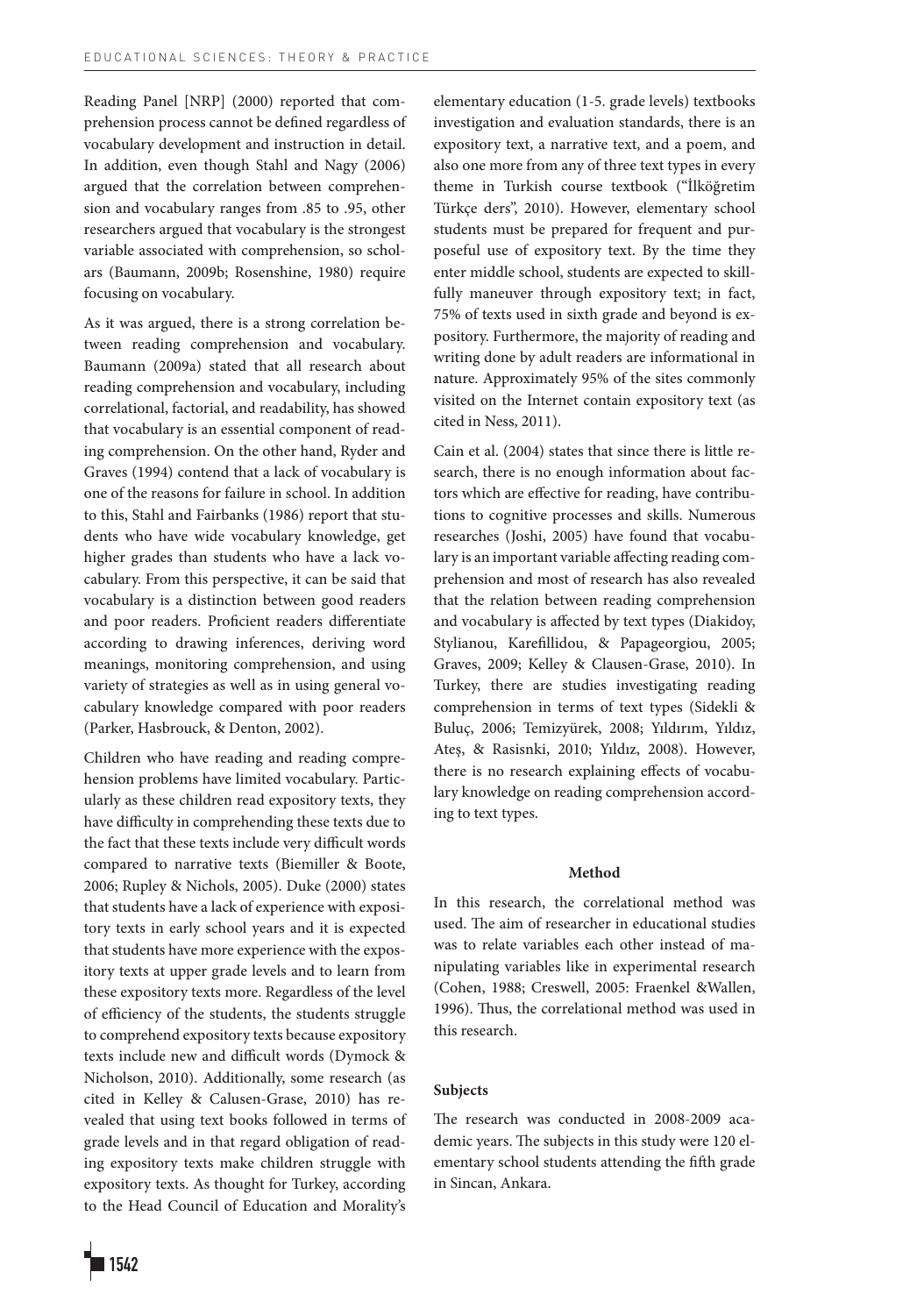# **Texts**

The chosen texts were judged by six classroom teachers in accordance with a rubric. This rubric's score interval ranged from 1 through 5. In development of the rubric, some research concerning selection of appropriate books and texts for children was reviewed (Benjamin & Schwanenflugel, 2010; Haris, 2008; Padak & Rasinski, 2007; Zeece, 2010). The rubric included prior knowledge, word difficulty, sentence structure, punctuation, grammar, clarification and organization of ideas to be evaluated. According to judgments of the classroom teachers, seven texts, which fitted at fifth-grade level, were chosen. For the judgments done by the classroom teachers were computed inter-rater agreement. The inter-rater agreement among the classroom teachers ranged from .77 to .96. These indices showed that the inter-rater agreement among the classroom teachers was high (LeBreton & Senter, 2008; Şencan, 2005).

# **Instruments of the Research**

In the research, the vocabulary and the comprehension tests were used to collect the data. The reading comprehension test, which was developed by Yıldız (2010) according to the objectives in Turkish Course Curriculum (Milli Eğitim Bakanlığı [MEB], 2005), encompassed twenty eight questions. Kuder-Richardson (*KR2*0) reliability coefficient was computed as .76 for this test. This coefficient indicated that the comprehension test a homogeneous. Having administered the comprehension test to the students in the actual sample, *KR20* reliability was calculated on the test scores all over again. This coefficient also showed that the scores obtained from actual sample were reliable. Researchers cannot contend that test is reliable or not according to the data metric approach. Instead, a researcher can use reliability concept for test scores obtained from research sample, so reliability coefficient need to be calculated all over again when sample changed. Because of this reliability can be used only for test scores (Dimitrov, 2002; Thompson & Vacha-Haase, 2000). In this regard, we computed *KR20* coefficient for scores the research subjects obtained from reading comprehension test. The vocabulary test, which was used in this study, was developed by Yıldırım (2010). We use condensed form of the vocabulary test, including 60 items. Firstly, the vocabulary test was rated by two raters according to a rubric including several standards related to test development. Cohen's kappa, which is a statistical measure of agreement coefficient, was calculated between two raters. Cohen's kappa coefficient ranged from .80 through 1.00 for 50 questions in the vocabulary text. Most of research argues that Cohen's kappa coefficient is over .70 regarded as excellent (Pallant, 2007; Salkind, 2007). According to these analyses, a total of ten questions were taken out. Secondly, the test, including total 50 questions, was administered to 172 students for item-test analyses. After this process, more five questions were taken out from the test. Consequently, *KR20* reliability coefficient of the final test, including total 45 questions, was computed as .78. Having administered the vocabulary test to the students in the actual sample, *KR20* reliability was calculated on the test scores all over again. This coefficient showed that the scores obtained from actual sample were reliable as well.

## **Results**

The findings obtained from the data revealed that there was a significant correlation both between vocabulary and comprehending expository text as well as vocabulary and comprehending narrative text. The findings also showed that the vocabulary is a predictor of comprehending narrative and expository texts. Particularly, vocabulary is a stronger predictor of comprehending expository text than the narrative text.

# **Discussion**

The correlation analyses showed that there was a medium relation between vocabulary and comprehending narrative text and a large relation between vocabulary and comprehending expository text. Most of research has showed that vocabulary is a determining factor for reading comprehension (Boulware-Gooden, Carreker, Thornhill, & Joshi, 2007; Jenkins, Stein, & Wysocki, 1984; Marzano, 1984; NRP, 2000; Rupley, Logan, & Nichols, 1999; Stahl, 1986). Wasik (2010) states that vocabulary is a keyword in one's learning to read, reading comprehension and school success. Morgoisen, Pascarella, and Pflaum (1982) found that vocabulary had high correlation between vocabulary and comprehension, and the factors related to word meaning account for most of variance of comprehension. Daneman (1991) also contends that a reader needs to know most of the words in a text to extract a meaning. Moreover, Rupley (2005) and Sadoski (2005) emphasize that vocabulary has a very important role in the development of reading comprehension and reading skills. As seen, the present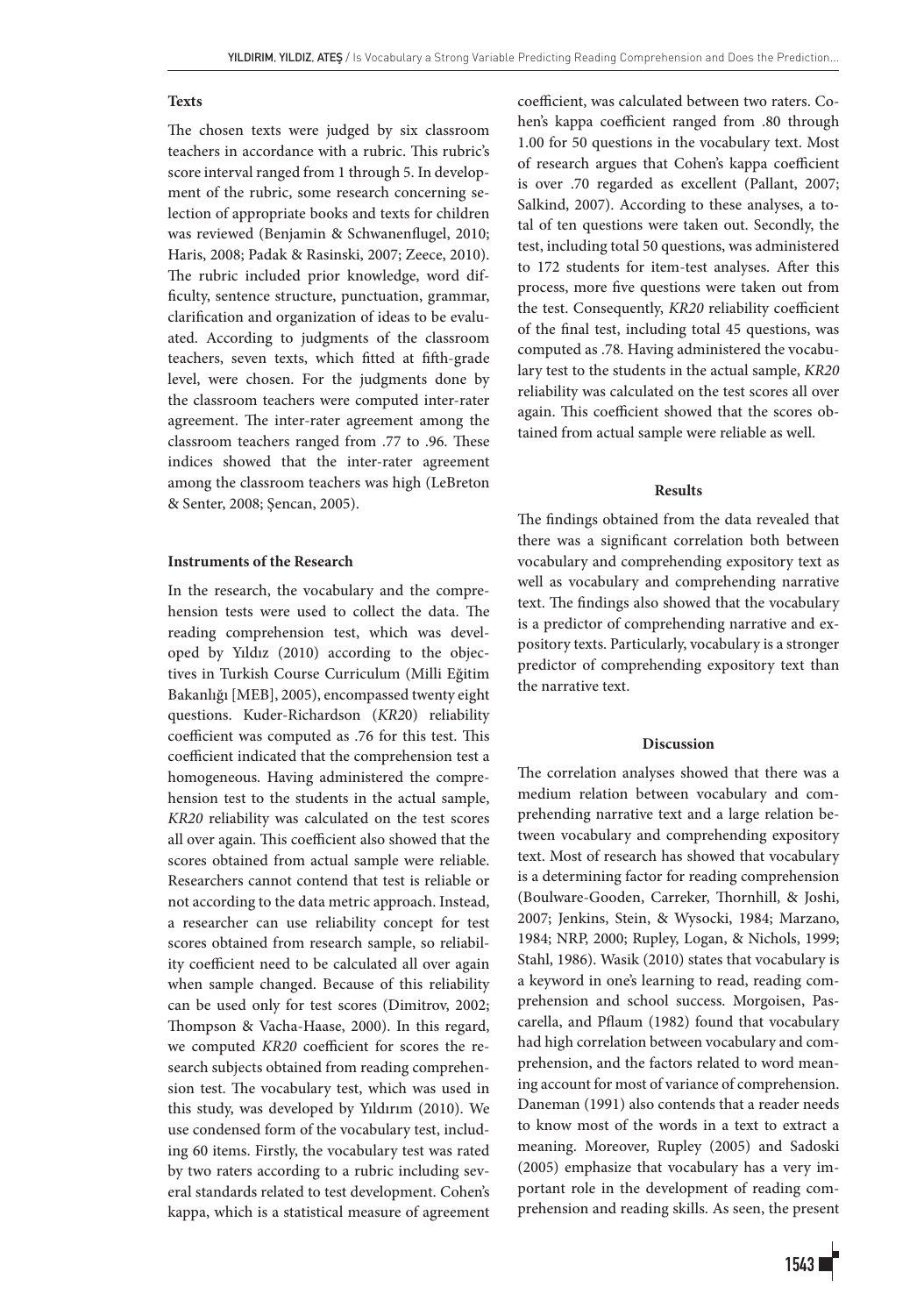research findings are consistent with research in literature. That is, the result, which vocabulary is related to comprehension of expository and narrative texts is consistent with many researches (Davis, 1944, 1968; Diakidoy, Mouskounti, & Ioannides, 2011; Miller & Veatch, 2010; Morgoisen et al., 1982; Rupley et al., 1999; Santoro, Chard, Howard, & Baker, 2008; Stahl & Fairbanks, 1986).

It is assumed that a reader's vocabulary affected his/her life and others' experiences. The reader uses this vocabulary to connect with writers and to construct a comprehension process (Rupley, 2005). In that regard, these experiences the reader has form background knowledge to be used in the comprehension process. Researches show that the prior knowledge related to text improves comprehension (Anderson & Pearson, 1984; Block & Pressley, 2002; RAND Reading Study Group [RRSG], 2002). Also, vocabulary affects the comprehension process similar to how prior knowledge impacts the process (McKeown & Beck, 2004; RRSG, 2002). Rosenblatt (1985) argued that according to the transactional reading model, a reader responds to text in the light of knowledge obtained from his/ her own and others' experiences. In this process, the reader's experiences and connections between new words and concepts are very important to explain the comprehension structure (Lenski, 1998).

Another finding concluded from this present study is that vocabulary significantly predicted reading comprehension. As it took into account the text types, vocabulary predicted the comprehension of expository text more than narrative text comprehension. A number of research studies have shown that when evaluated in terms of text types, vocabulary is more effective to comprehend expository texts (Anders & Bos, 1986; Dymock, 2005; Gardner, 2004; Harmon, Hedrick, & Fox, 2000; Heisey, 2009; Nelson-Herber, 1986; Ness, 2011; Pierce & Fontaine, 2009; Taylor & Beach, 1984). From this point of view, this result of the study is similar to previous research findings.

In the present study, the reason why vocabulary was the strongest predictor of expository text comprehending was because expository texts included complex structures, scientific concepts, words and topics that were not derived from children's daily life contexts, and children would meet these words first time in their lives. Numerous researches have showed that it is expected of students to meet expository texts more at upper grade levels (as cited in Kelley & Clausen-Grase, 2010). However, these texts are so difficult to derive a meaning from because they include difficult words, complex topics, and a variety of textual structures and text features. Many researches argue that students meet expository texts less at early elementary school years and at home prior to schooling (Duke, 2000; Yopp & Yopp 2000, 2006). According to Fisher and Blachowicz (2005), all these deficiencies mentioned before make vocabulary more important for comprehending expository texts. Since students could not have multiple exposures to words in expository texts and these words are repeated less, the students struggle when they want to learn and internalize these words (Harmon, Hedrick, & Wood, 2005). As Bintz (1997) and Harmon et al. (2000) state that since there are more expository texts in different content areas (science, mathematics, social studies etc.), the texts and textbooks in the subject areas include more new and difficult words/concepts as vocabulary gets more important for these subject areas. Some researchers (Armbruster & Nagy, 1992) argue that new words in narrative texts met for the first time do not make it difficult for students to derive a meaning, but since new words, which are met in expository texts for first time, represent basic concepts, they make it difficult for students to construct a meaning.

Lastly, according to some other researches (Fisher & Blachowicz, 2005; Bintz, 1997), a lack of vocabulary can be an explanation for a failure in developing effective reading capabilities. The research done by Becker (1997) reviewed studies conducted from elementary through high school on vocabulary and found that the main reason of school failure was a lack of vocabulary knowledge. Boote (2006) also argues that children's vocabulary in early school years is a predictor of their comprehension in upper grades.

## **Recommendations**

Teachers should encourage students to read more. Contents of texts, which children meet, would be difficult and complex. However, research shows that Children who read less, have many deficiencies in terms of reading success, attainment of reading task, and lack of vocabulary when they are compared with their peers (Allington, 2001; NRP, 2000).

Teachers should make students get involved in selecting good books substantially contributing them to read more and learn new words. In particular, some studies argues that reading aloud activities with books children select, practiced by teachers,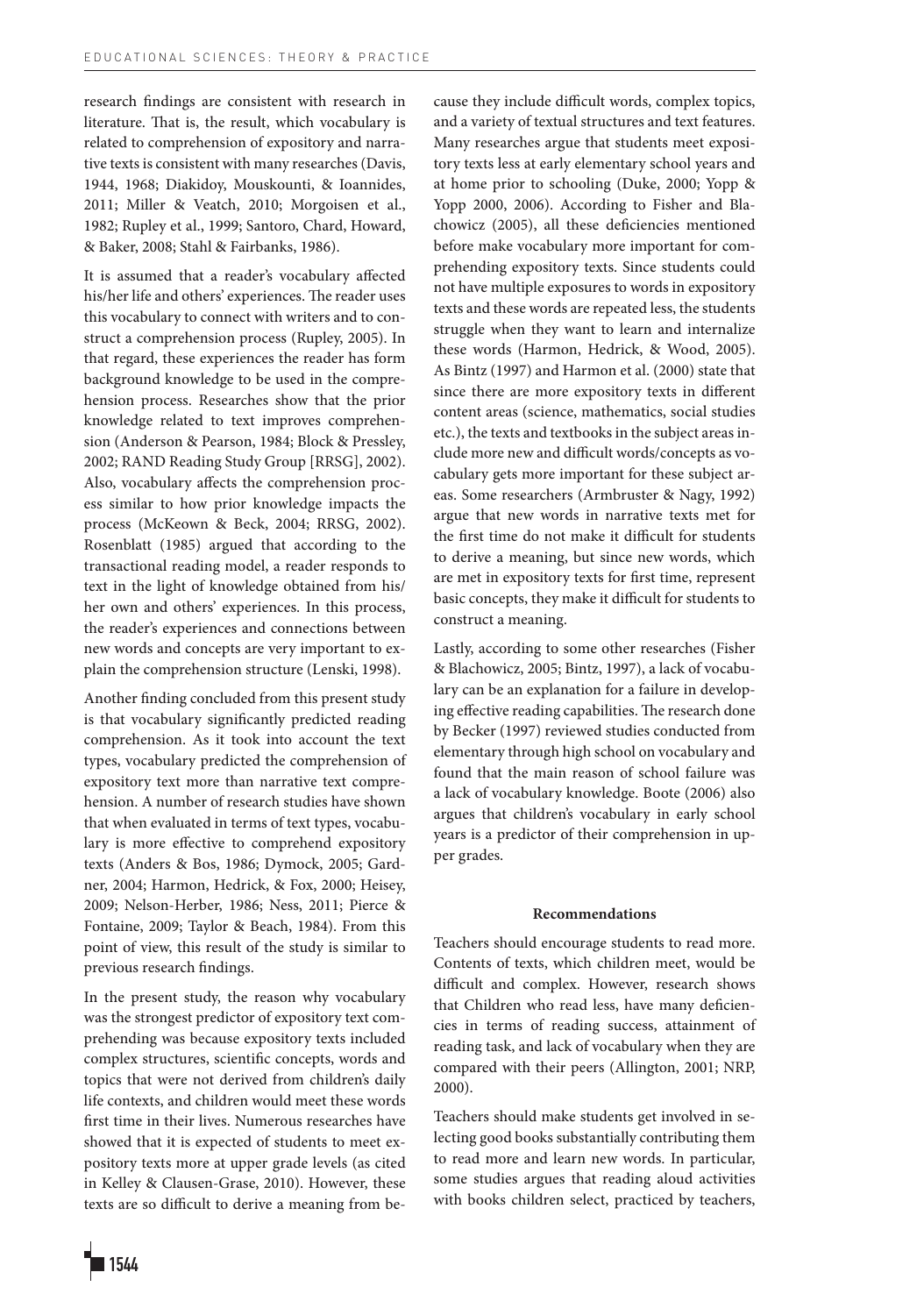have great impact on students' reading comprehension and vocabulary (Santoro et al., 2008).

In classroom settings, greater effort is needed to instruct meanings of new words to students. Hence, teachers should provide not only explicit instruction but also teach some vocabulary strategies to make students learn independently meanings of new words. Carr (1988) concluded from his study that if students choose important words and try to learn their meanings, monitor their leanings, and make some connections on their own, then can improve their vocabulary while they read.

Studies contend that socio-economic and education levels of family are important factors, affecting vocabulary development of children. Children especially coming from lower socio-economic status have vocabulary below their grade level (Chall & Snow, 1988). Teachers can raise these children's vocabulary level to their grade level by presenting rich learning environments.

## **References/Kaynakça**

Allington, R. L. (2001). *What really matters for struggling readers: Designing research-based programs.* New York: Longman.

Anders, P. L., & Bos, C. S. (1986) Semantic feature analysis: An interactive strategy for vocabulary development and text comprehension. *Journal of Reading, 29,* 610-616.

Anderson, R. C., & Pearson, P. D. (1984). A schema-theoretic view of basic processes in reading. In P. D. Pearson (Ed.), *Handbook of reading research* (Vol. 1, pp. 255-291). New York: Longman.

Armbruster, B. B., & Nagy, W. E. (1992). Reading to learn: Vocabulary in content area lessons. *The Reading Teacher, 45,* 550-551.

Baumann, J. F. (2009a). Intensity in vocabulary instruction and effects on reading comprehension. *Topics in Language Disorders, 29* (4), 312-328.

Baumann, J. F. (2009b). Vocabulary and reading comprehension: The nexus of meaning. In S. E. Israel & G. G. Duffy (Eds.), *Handbook of research on reading comprehension* (pp. 323-346). New York: Routledge.

\*Becker, W. C. (1977). Teaching reading and language to the disadvantaged-what we have learned from field research. *Harvard Educational Review, 47,* 518-543.

Benjamin, R. G., & Schwanenflugel, P. J. (2010). Text complexity and oral reading prosody in young readers. *Reading Research Quarterly, 45,* 388-404.

Biemiller, A., & Boote, C. (2006). An effective method for building meaning vocabulary in primary grades. *Journal of Educational Psychology, 98,* 44-62.

Bintz, W. P. (1997). Exploring reading nightmares of middle and secondary school teachers. *Journal of Adolescent and Adult Literacy, 41,* 12-24.

Block, C. C., & Parris, S. R. (Eds.). (2008). *Comprehension instruction: Research-based best practices* (2nd ed.). New York: Guilford Press.

Block, C. C., & Pressley, M. (2002). What comprehension instruction could be. In M. Pressley, & C. C. Block (Eds.), *Comprehension instruction* (pp. 383-392). New York: Guilford.

Boote, C. (2006). Vocabulary: Reasons to teach it, an effective teaching method, and words worth teaching. *The NERA Journal*, *42* (2), 24-28

Boulware-Gooden, R., Carreker, S., Thornhill, A., & Joshi, R. M. (2007). Instruction of metacognitive strategies enhances reading comprehension and vocabulary achievement of thirdgrade students. *The Reading Teacher, 61,* 70-77.

Cain, K., Oakhill, J., & Bryant, P. (2004). Children's reading comprehension ability: Concurrent prediction by working memory, verbal ability, and component skills. *Journal of Educational Psychology, 96* (1), 31-42.

Carr, E. M. (1985). The vocabulary overview guide: A metacognitive strategy to improve vocabulary comprehension and retention. *Journal of Reading, 28,* 684-689.

Chall, J. S., & Snow, C. E. (1988). Influences on reading in lowincome students. *The Education Digest, 54,* 53–56.

Cohen, J. (1988). *Statistical power analysis for the behavioral sciences* (2nd ed.). New Jersey: Lawrence Erlbaum Associates, Inc.

Creswell, J. W. (2005). *Educational research: Planning, conducting, and evaluating quantitative and qualitative research* (2nd ed.). New Jersey: Pearson Education.

Daneman, M. (1991). Individual differences in reading skills. In R. Barr, M. L. Kamil, P. B. Mosenthal & P. D. Pearson (Eds.), *Handbook of reading research* (Vol. 2, pp. 512-538). White Plains, NY: Longman.

Davis, F. B. (1944). Fundamental factors of comprehension in reading. *Psychometrika, 9,* 185-197.

Davis, F. B. (1968). Research in comprehension in reading. *Reading Research Quarterly, 3,* 499-545.

Diakidoy, I. N., Stylianou, P., Karefillidou, C., & Papageorgiou, P. (2005). The relationship between listening and reading comprehension of different types of text at increasing grade levels. *Reading Psychology, 26,* 55-80.

Diakidoy, I-A. N., Mouskounti, T., & Ioannides, C. (2011). Comprehension and learning from refutation and expository texts. *Reading Research Quarterly, 46,* 22-38.

Dimitrov, D. M. (2002). Reliability: Arguments for multiple perspectives and potential problems with generalization across studies. *Educational and Psychological Measurement, 62,* 783- 801.

Duke, N. K. (2000). 3.6 minutes per day: The scarcity of informal texts in first grade. *Reading Research Quarterly, 35,*  202-224.

Dymock, S. (2005). Teaching expository text structure awareness. *The Reading Teacher, 59,* 177-181.

Dymock, S., & Nicholson, T. (2010). "High 5" strategies to enhance comprehension of expository text. *The Reading Teacher, 64,* 166-178.

Fisher, P. J., & Blachowicz, C. L. Z. (2005). Vocabulary instruction in a remedial setting. *Reading and Writing Quarterly, 21,* 281-300.

Fraenkel, J. R., & Wallen, N. E. (1996). *How to design and evaluate research in education*. New York. McGraw-Hill.

Gardner, D. (2004). Vocabulary input through extensive reading: A comparison of words found in children's narrative and expository reading materials. *Applied Linguistics, 25,* 1-37.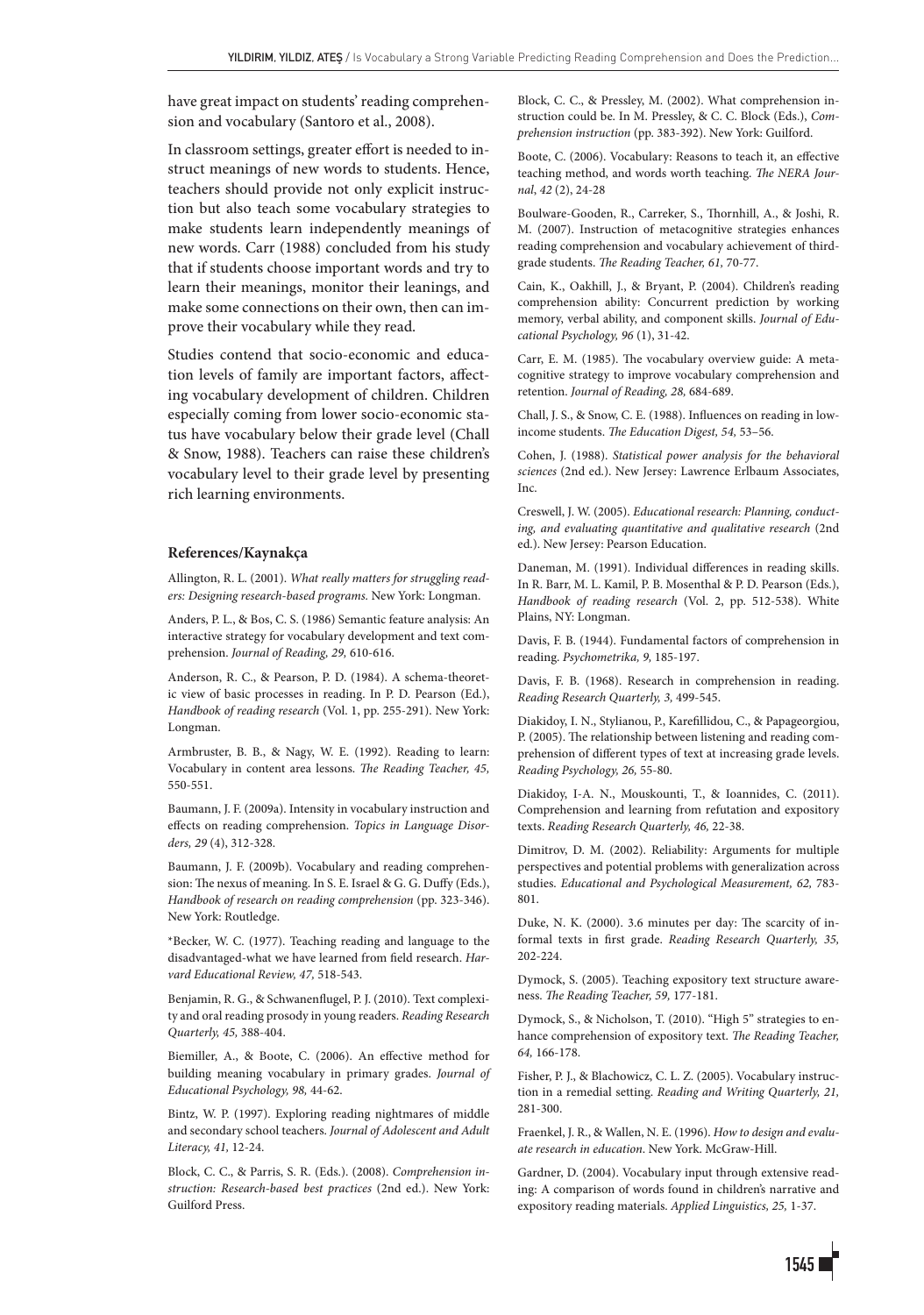Graves, M. F. (Ed.). (2009). *Essential readings on vocabulary*. Newark, DE: International Reading Association.

Haris, V. J. (2008). Selecting books that children will want to read. *The Reading Teacher*, *61,* 426-430.

Harmon, J. M., Hedrick, W. B., & Fox, E. A. (2000). A content analysis of vocabulary instruction in social studies textbooks for grades 4-8. *The Elementary School Journal, 100,* 253-271.

Harmon, J. M., Hedrick, W. B., & Wood, K. D. (2005). Research on vocabulary instruction in the content areas: Implications for struggling readers. *Reading & Writing Quarterly, 21,* 261-280.

Heisey, N. D. (2009). *Reading aloud expository text to first text to-and second-graders a comparison of the effects on comprehension of during-and after-reading questioning*. Unpublished doctoral dissertation, University Pittsburg, Pittsburg.

Israel, S. E., & Duffy, G. G. (2009). *Handbook of research on reading comprehension*. New York: Routledge.

*İlköğretim Türkçe ders kitaplarını (1-5. sınıf) inceleme ve değerlendirme ölçütleri*. (2010). http://ttkb.meb.gov.tr/kitapinceleme.aspx adresinden 20.03.2011 tarihinde edinilmiştir.

Jenkins, J. R., Stein, M. L., & Wysocki, K. (1984). Learning vocabulary through reading. *American Educational Research Journal, 21,* 767-787.

Joshi, R. M. (2005). Vocabulary: A critical component of comprehension. *Reading & Writing Quarterly, 21,* 209-219.

Kelley, M. J., & Clausen-Grase, N. (2010). Guiding students through expository text with text feature walk. *The Reading Teacher, 64,* 191-195.

LeBreton, J. M., & Senter, J. L. (2008). Answers to 20 questions about interrater reliability and interrater agreement. *Organizational Research Method, 11,* 815-852.

Lenski, S. D. (1998). Intertextual intentions: Making connections across texts. *The Clearing House, 72,* 74-80.

Marzano, R. J. (1984). A cluster approach to vocabulary instruction: A new direction from the research literature. *The Reading Teacher, 38,* 168-173.

McKeown, M., & Beck, I. (2004). Direct and rich vocabulary instruction. In J. F. Baumann, & E. J. Kame'enui (Eds.), *Vocabulary instruction* (pp. 13-27). New York: Guilford

Milli Eğitim Bakanlığı (MEB). (2005). *İlköğretim Türkçe dersi (1-5. Sınıflar) öğretim programı ve kılavuzu*. Ankara: Yazar.

Miller, M., & Veatch, N. (2010). Teaching literacy in context: Choosing and using instructional strategies. *The Reading Teacher, 64,* 154-165.

Morgoisen, C. M., Pascarella, E. T., & Pflaum, S. W. (1982). The effects of instruction using semantic mapping on vocabulary and comprehension. *Journal of Early Adolescence, 2,* 185-194.

Nagy, W., & Scott, J. (2000). Vocabulary processes. In M. L. Kamil, P. B. Mosenthal, P. D. Pearson, & R. Barr (Eds.), *Handbook of reading research* (Vol. 3, pp. 269-284). Mahwah, NJ: Erlbaum.

National Reading Panel (NRP). (2000). *Report of the National Reading Panel. Teaching children to read: An evidence-based assessment of the scientific research literature on reading and its implications for reading instruction*. Washington, DC: National Institute of Child Health and Human Development.

Nelson-Herber, J. N. (1986). Expanding and refining vocabulary in content areas. *Journal of Reading*, 29, 626-633.

Ness, M. (2011). Teachers' use of and attitudes toward informational text in K-5 classrooms. *Reading Psychology, 32,* 28-53. Padak, N., & Rasinski, T. (2007). Is being wild about Harry enough? Encouraging independent reading at home. *The Reading Teacher 61*, 350-353.

Palincsar, A. S., & Brown, A. L. (1984). Reciprocal teaching of comprehension-fostering and comprehension-monitoring activities. *Cognition and Instruction, 1,* 117–175.

Pallant, J. (2007). *SPPS survival manual: A step by step guide to data analysis using SPSS version 1*5. Berkshire: McGraw-Hill Education.

Parker, R., Hasbrouck, J. E., & Denton, C. (2002). How to tutor students with reading comprehension problems. *Preventing School Failure, 47* (1), 45-47.

Pierce, M. E., & Fontaine, L. M. (2009). Designing vocabulary instruction in mathematics. *The Reading Teacher, 63,* 239-243.

RAND Reading Study Group (RRSG). (2002). *Reading for understanding: Toward R&D program in reading comprehension*. Santa Monica, CA: RAND.

Rosenblatt, L. M. (1985). Viewpoints: Transactions versus interaction: A terminological rescue operation. *Research in the Teaching of English, 19,* 96-107.

Rosenshine, B. (1980). Skill hierarchies in reading comprehension. In R. J. Spiro, B. C. Bruce, & W. F. Brewer (Eds.), *Theoretical issues in reading comprehension* (pp. 535-554). Hillsdale, NJ: Lawrence Erlbaum.

Rupley, W. H. (2005). Vocabulary knowledge: Its contribution to reading growth and development. *Reading & Writing Quarterly, 21,* 203-207.

Rupley, W. H., & Nichols, W. D. (2005). Vocabulary instruction for the struggling reader. *Reading & Writing Quarterly, 21,* 239-260.

Rupley, W. H., Logan, J. W., & Nichols, W. D. (1999). Vocabulary instruction in a balanced reading program. *The Reading Teacher, 52,* 336-346.

Ryder, R. J., & Graves, M. F. (1994). Vocabulary instruction presented prior to reading in two basal readers. *The Elementary School Journal, 95,* 139-153.

Sadoski, M. (2005). A dual coding view of vocabulary learning. *Reading & Writing Quarterly, 21,* 221-238.

Salkind, N. J., & Rasmussen, K. (Eds.). (2007). *Encyclopedia of measurement statistics*. London: Sage.

Samuels, J. S. (1983). A cognitive approach to factors influencing reading comprehension. *Journal of Educational Research, 76* (5), 262-266.

Santoro, L. E., Chard, D. J., Howad, L., & Baker, S. K. (2008). Making the very most of classroom read-alouds to promote comprehension and vocabulary. *The Reading Teacher, 61,* 396- 408.

Şencan, H. (2005). *Sosyal ve davranışsal ölçümlerde güvenirlik ve geçerlik*. Ankara: Seçkin Yayıncılık.

Sidekli, S. ve Buluç, B. (2006, Nisan). *İlköğretim beşinci sınıf öğrencilerinin okuduğunu anlama becerilerinin karşılaştırılması*. Ulusal Sınıf Öğretmenliği Kongresinde sunulan bildiri, Gazi Üniversitesi, Ankara.

Snow, C. E. (2002). *Reading for understanding: Toward an R&D program in reading comprehension*. Santa Monica, CA: RAND Corporation.

Stahl, S. A. (1986). Principles of effective vocabulary instruction. *Journal of Reading, 29,* 662-668.